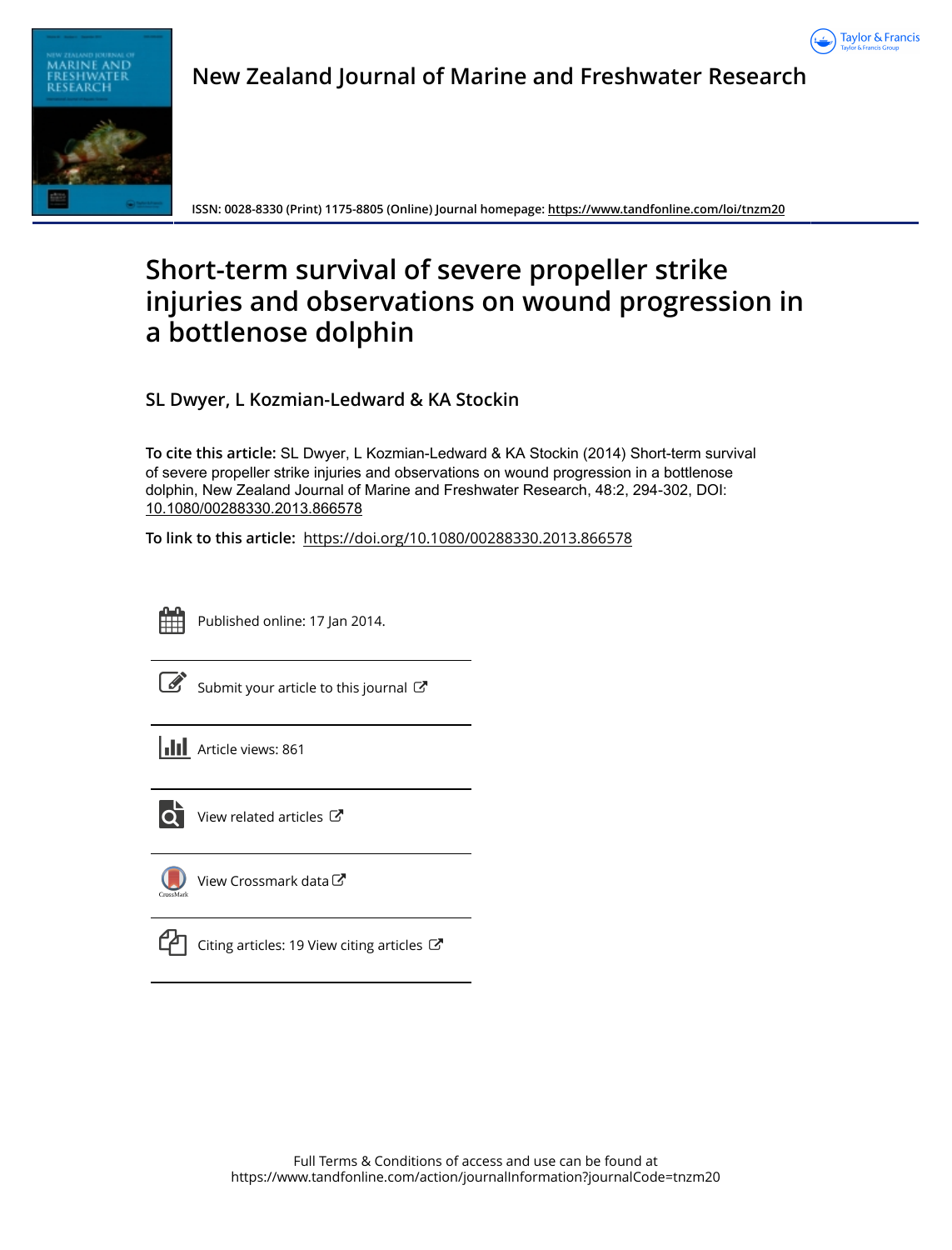

## SHORT COMMUNICATION

# Short-term survival of severe propeller strike injuries and observations on wound progression in a bottlenose dolphin

SL Dwyer<sup>a\*</sup>, L Kozmian-Ledward<sup>b</sup> and KA Stockin<sup>a</sup>

<sup>a</sup>Coastal-Marine Research Group, Institute of Natural and Mathematical Sciences, Massey University, Auckland, New Zealand; <sup>b</sup>Institute of Marine Science, University of Auckland, Auckland, New Zealand

(Received 30 July 2013; accepted 8 October 2013)

Until recently, vessel collisions with small cetaceans were presumed rare, mainly as a consequence of limited reporting. Observations on dolphin wound healing from propeller strike injuries also remain scarce. We present an extreme case of a bottlenose dolphin *(Tursiops truncatus)* with multiple propeller wounds, including a penetration to the bone, where survival was possible for at least 23 days post injury. We used photographic records in conjunction with field observations to describe wound progression in the absence of treatment. Considering the severity of the wounds, it was surprising that the injuries were not immediately fatal. A practical solution remains to be found for the problem of odontocete vessel collisions, in particular for small highly mobile species using neritic waters. In view of the ongoing problem in the Hauraki Gulf and, indeed, worldwide, we recommend continued evaluation of cases and reporting of incidents, in addition to investigations into mechanisms that may reduce the risk of occurrence of vessel collisions with cetaceans.

Keywords: vessel collision; propeller strike; bottlenose dolphin; Tursiops truncatus; New Zealand

## Introduction

Vessel collisions with marine mammals manifest in the form of blunt trauma and/or propeller strike injuries (Andersen et al. [2007;](#page-7-0) Calleson & Frohlich [2007;](#page-8-0) Van Waerebeek et al. [2007](#page-9-0); Byard et al. [2012](#page-8-0)), with the latter typically characterised by curvilinear parallel incised wounds and lacerations (Byard et al. [2012,](#page-8-0) [2013\)](#page-8-0). Until recently, such vessel collisions with small cetaceans were presumed rare, mainly as a consequence of limited reporting and monitoring worldwide (Van Waerebeek et al. [2007](#page-9-0)). Observations on dolphin wound healing from propeller strike injuries also remain scarce (Bloom & Jager [1994;](#page-8-0) Elwen & Leeney [2010](#page-8-0)).

The documentation of vessel collision injuries and fatalities in cetaceans is challenged by the dif‐ ficulties in observing injuries in the first instance and subsequently monitoring recovery or recording fatality in these highly mobile animals. The

frequency of injuries and fatalities is unknown for most cetacean species for a number of reasons. These include inconclusive or unconfirmed necropsy findings due to decomposed carcasses (Moore et al. [2013](#page-8-0)), fatally-struck carcasses that are simply not recovered (Dolman et al. [2006](#page-8-0); Van Waerebeek et al. [2007](#page-9-0)), a lack of visible evidence of blunt trauma for cases where necropsy is not performed (Dolman et al. [2006](#page-8-0); Moore et al. [2013\)](#page-8-0) and an overall problem of under-reporting when probable or definite collisions are witnessed (Byard et al. [2013](#page-8-0)). Consequently, the shortage of adequately documented cases is the main obstacle in accurately assessing for vessel collision (VanWaerebeek et al. [2007\)](#page-9-0), and the primary reason for this report.

In New Zealand, vessel collision and propeller strike have been reported for a number of large and small cetacean species (see Martinez & Stockin [2013\)](#page-8-0). In bottlenose dolphins (*Tursiops truncatus*),

<sup>\*</sup>Corresponding author. Email: [s.l.dwyer@massey.ac.nz](mailto:s.l.dwyer@massey.ac.nz)

<sup>© 2014</sup> The Royal Society of New Zealand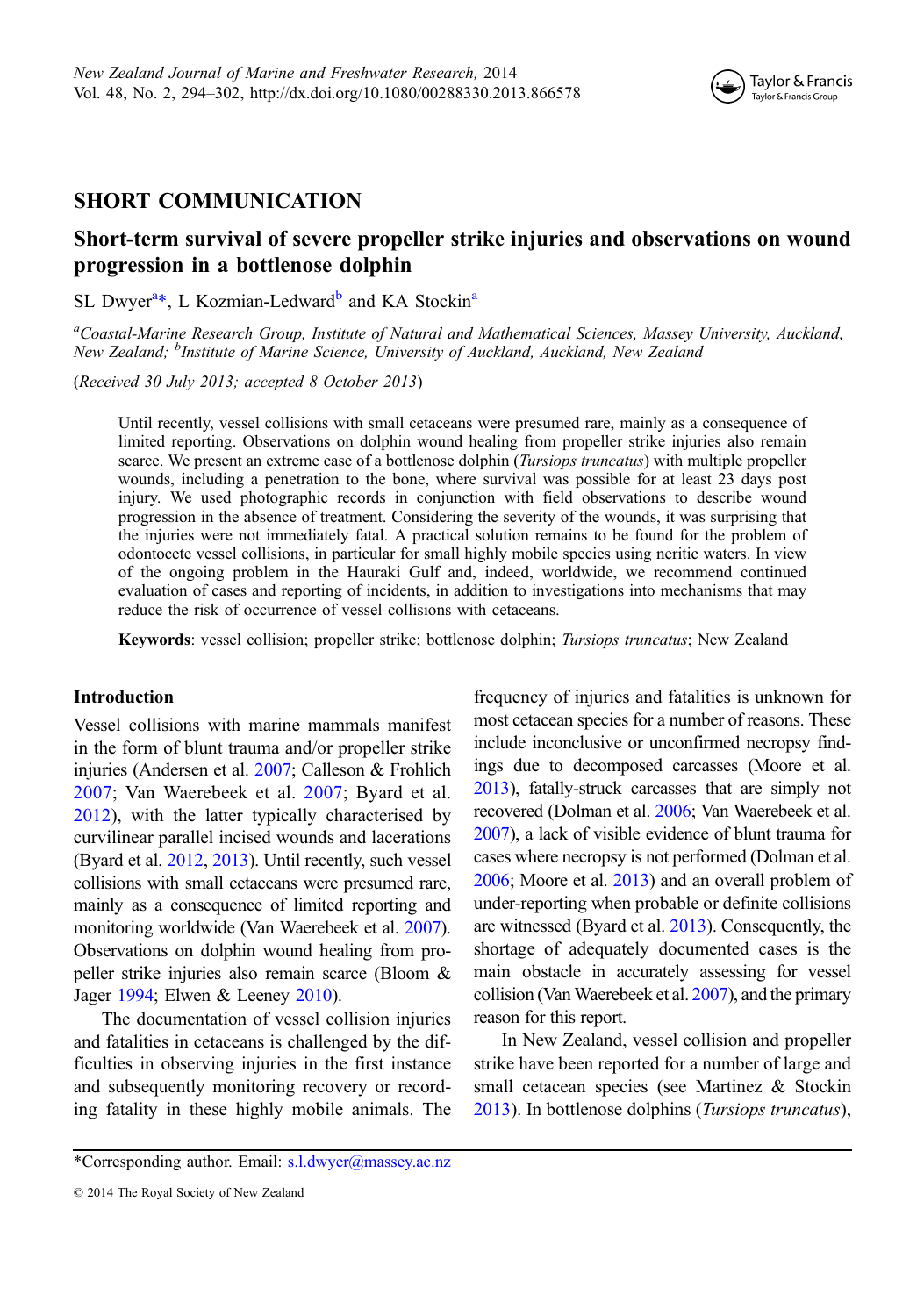propeller strike scars have been reported for in‐ dividuals of the Fiordland population (Lusseau [2002;](#page-8-0) Currey [2008](#page-8-0)), including one calf that was not resighted following an observed collision (Lusseau [2002](#page-8-0)). The likelihood of survival from vessel collision injuries can be difficult to ascertain in bottlenose dolphins due to their notable ability to heal from extreme injuries (Zasloff [2011](#page-9-0)). When assessment of visible external injuries in the field is possible, it is typically difficult to track sur‐ vivorship of an injured free-ranging individual over time.

Under the New Zealand Threat Classification System (Hitchmough et al. [2007\)](#page-8-0), bottlenose dol‐ phins are classified as Nationally Endangered owing to declines in abundance in two of the three local populations, alongside reports of high calf mortality (Baker et al. [2010](#page-7-0)). Given that neonates, calves and juveniles appear to be particularly vulnerable to vessel collisions (Stone & Yoshinaga [2000;](#page-8-0) Laist et al. [2001](#page-8-0); Dolman et al. [2006](#page-8-0)), documentation of any threats to survival is important for these populations.

From previously published records it appears that injuries that penetrate deeply through the muscle, and certainly through the bone, are likely to be fatal (Stone & Yoshinaga [2000;](#page-8-0) Byard et al. [2012](#page-8-0), [2013\)](#page-8-0). We describe herein the most severe propeller strike injuries we are aware of that have been reported for a living free-ranging bottlenose dolphin. We use photographic records in conjunction with field observations to describe wound progression in the absence of treatment.

## **Methods**

The study site included the west coast of Great Barrier Island and all Inner Hauraki Gulf waters south of a line between Takatu Point on the mainland east coast and Kaiiti Point on the Coromandel Peninsula. Boat-based surveys were conducted on the research vessel Te Epiwhania, a 5.5 m Stabicraft powered by a 100 hp four-stroke outboard engine. Survey data were collected during all months of the year between January 2010 and January 2013, with Inner Hauraki Gulf Surveys

commencing in January 2010 and Great Barrier Island surveys commencing in January 2011.

Photo-identification of individual bottlenose dolphins was conducted for all groups encountered following standard methods (Würsig & Jefferson [1990\)](#page-9-0) using a Canon 7D or 400D camera fitted with 100–400 mm and 70–300 mm lenses, respectively. Attempts were made to photograph all individuals in the group. Photographs included in analysis and in the subsequent Great Barrier Island Bottlenose Dolphin Catalogue (S. Dwyer, Massey University, unpubl. data) were selected based on four criteria described in Berghan et al. [\(2008\)](#page-8-0), to account for angle, focus, relative size and contrast of the fin. All images were subject to a quality control procedure and were not included in analysis if more than two of the above criteria were compromised. Nicks and notches in the dorsal fin were used, in conjunction with secondary features (i.e. scarring, including tooth rake marks), to identify and match individuals (Würsig  $&$  Jefferson [1990\)](#page-9-0). All matching of images was performed by the first author and cross-checked by two observers experienced in photo-identification. Sighting information was recorded in a database for each identified individual.

## **Results**

## Background

Individual TM007 was first recorded pre-trauma in the Hauraki Gulf on 17 May 2010 [\(Table 1](#page-3-0)). Based on size (approximately half the size of an adult bottlenose dolphin) and associated swimming in the infant position with adult TM009, TM007 was identified as a calf. This presumed mother-offspring association was recorded during four subsequent encounters at Great Barrier Island in 2011 and 2012. No external injuries or deformations were observed on TM007 during these encounters, the fourth of which was on 22 August 2012.

## Injury observations

#### Observation day 1

On 19 September 2012, individual TM007 was photographed with one large open wound on the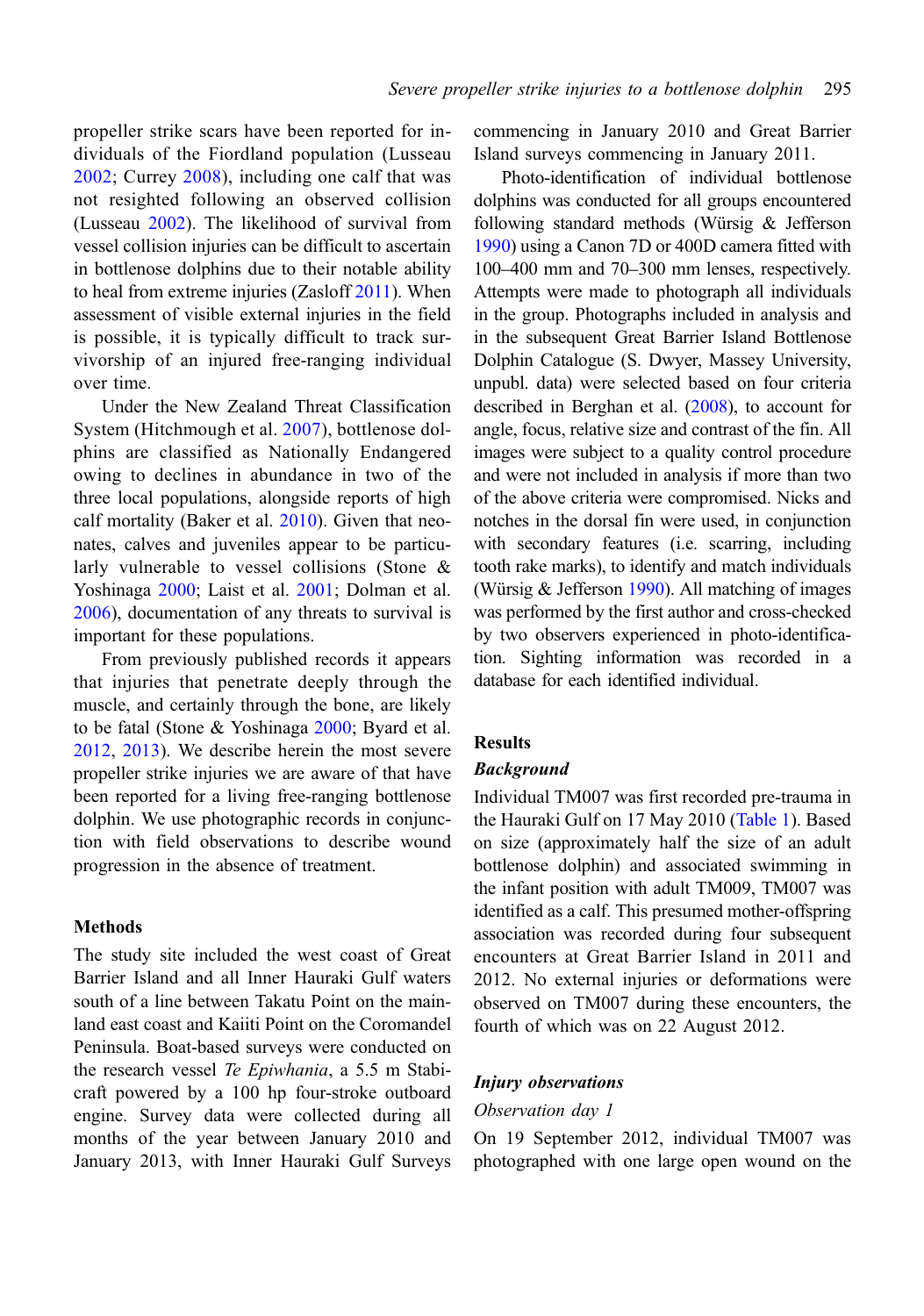| <b>TM007</b> | TM009 | Date     | Location             | Latitude   | Longitude | Observer(s)                |
|--------------|-------|----------|----------------------|------------|-----------|----------------------------|
| ✓            | √     | 17/05/10 | Inner Hauraki Gulf   | $-36.5094$ | 174.9728  | S Dwyer                    |
| ✓            |       | 24/10/11 | Great Barrier Island | $-36.2623$ | 175.4337  | S Dwyer                    |
| ✓            |       | 25/10/11 | Great Barrier Island | $-36.2628$ | 175.4354  | S Dwyer                    |
| ✓            | ✓     | 18/02/12 | Great Barrier Island | $-36.1445$ | 175.2959  | S Dwyer                    |
| ✓            |       | 22/08/12 | Great Barrier Island | $-36.2526$ | 175.4002  | S Dwyer                    |
| ✓            |       | 19/09/12 | Great Barrier Island | $-36.2636$ | 175.4330  | L Kozmian-Ledward; S Dwyer |
| ✓            |       | 20/09/12 | Great Barrier Island | $-36.2621$ | 175.4343  | L Kozmian-Ledward; S Dwyer |
| ✓            | ✓     | 10/10/12 | Great Barrier Island | $-36.3284$ | 175.4764  | <b>B</b> Kearney           |
| ✓            |       | 11/10/12 | Great Barrier Island | $-36.3064$ | 175.4862  | S Dwyer                    |
| $\times$     | ✓     | 01/01/13 | Great Barrier Island | $-36.1354$ | 175.3103  | S Dwyer                    |
| $\times$     |       | 27/02/13 | Tauranga             | $-37.6085$ | 176.1810  | J Bradbury                 |

<span id="page-3-0"></span>Table 1 Sighting records with photographic evidence (✓) of bottlenose dolphins TM007 and TM009 pre- and posttrauma. Great Barrier Island is located approximately 50 km to the northeast of the Inner Hauraki Gulf and 170 km northwest of Tauranga.

caudal peduncle immediately caudal to the dorsal fin, and two smaller wounds along the midpoint of the peduncle and on the left tail fluke [\(Fig. 1](#page-4-0)). These three evenly spaced parallel wounds were consistent with propeller strike injuries (Byard et al. [2013\)](#page-8-0). Additionally, evidence of blunt trauma in the form of bruising and swelling to the dorsal region of the thorax cranial to the dorsal fin was visible [\(Fig. 1](#page-4-0)A).

The largest incised wound  $(X2; Figs. 1-2)$  $(X2; Figs. 1-2)$  $(X2; Figs. 1-2)$  $(X2; Figs. 1-2)$  $(X2; Figs. 1-2)$  partially transected the caudal peduncle, and penetrated deeply through the skin, blubber, muscle and at least one spinal process of the lumbar vertebrae ([Fig. 2A](#page-5-0)). The incised wound along the midpoint of the caudal peduncle  $(X3; Fig. 1)$  $(X3; Fig. 1)$  also penetrated the skin, blubber and muscle; however, it was not clear if damage was sustained to the caudal vertebrae due to difficulties in observing and photographing this wound. The laceration to the left tail fluke  $(X4; Fig. 1)$  $(X4; Fig. 1)$  $(X4; Fig. 1)$  was shallower than X2 and X3 and the fluke remained intact. A raised deformation of the dorsal region of the thorax just cranial to the dorsal fin  $(X1; Fig. 1)$  $(X1; Fig. 1)$  $(X1; Fig. 1)$  was evident and indicative of blunt force trauma. X2 was more deeply incised on the right side of the body [\(Fig. 2](#page-5-0)). No haemorrhage was evident from any of the wounds; however, the caudal open face of X2 appeared relatively fresh according to the clear demarcations of the respective layers of skin,

blubber and muscle as well as the freshly peeling skin of normal dark grey colouration. The skin sur‐ rounding X2 and X3 was intact around the cranial aspects but was peeling away from the smooth blubber layer on the caudal margins and was completely absent in places. The cranial face of X2 was darker and showed an orange to red discolouration of the blubber layer with orange coloured tissue visible on the exposed muscle region [\(Fig. 2](#page-5-0)C). Given the apparent freshness of the wounds we suggest the dolphin was likely injured within the previous week.

## Observation day 2

External changes in wounds appeared minimal between the first and second day of observations. Differences were only detected for the caudal edge of X2 where further deterioration of the skin was visible on the left side and cream coloured necrotic tissue was observed trailing outside the wound.

## Observation day 23

Significant changes in wound appearance were recorded 23 days after first observing the injuries. By 11 October 2012, X2 was filled with granulation tissue across the full extent of the wound. Skin and underlying soft tissue caudal to X2 was necrotic.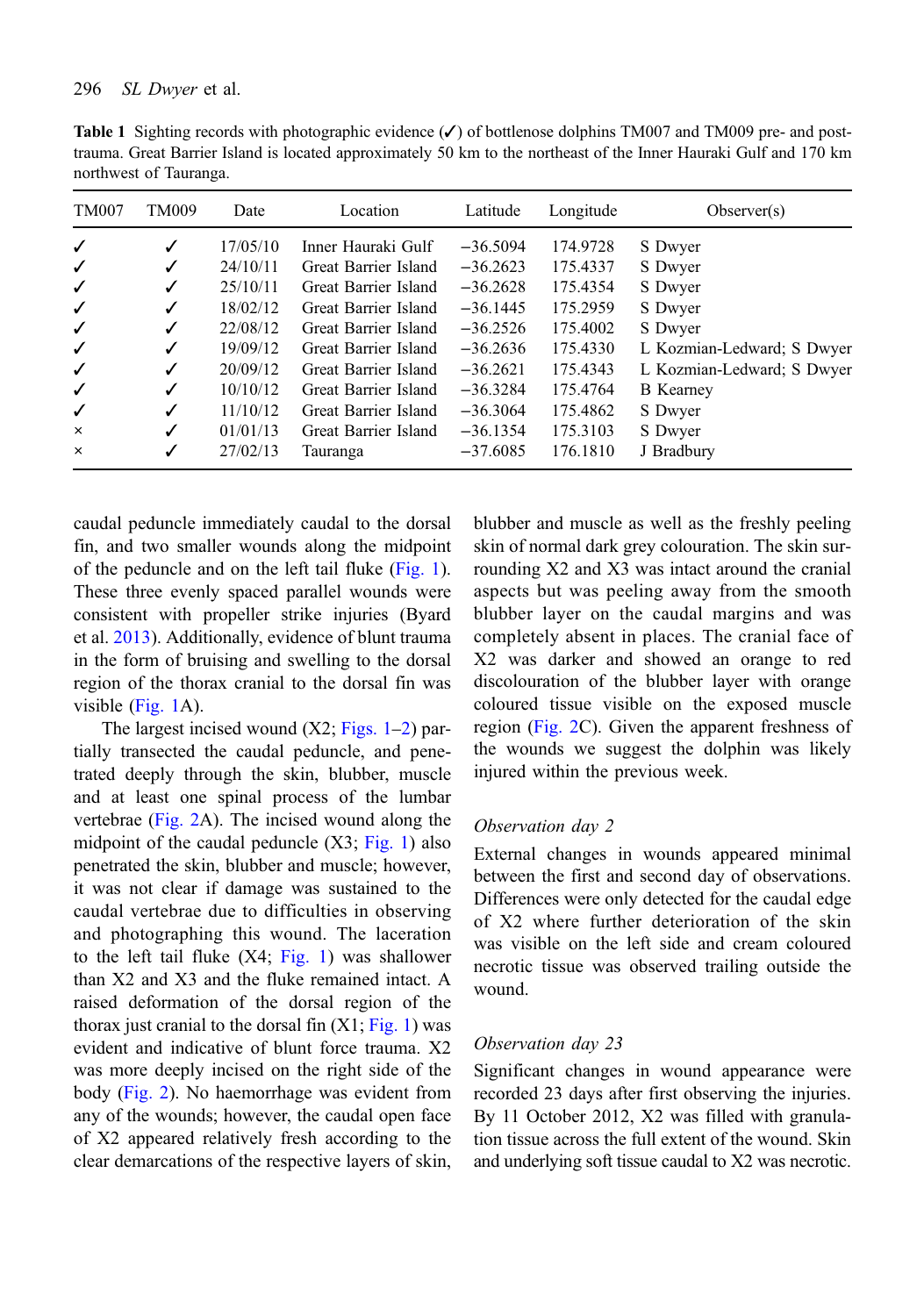<span id="page-4-0"></span>

Figure 1 Locations of four externally visible injuries  $(X1-X4)$  on a free-ranging bottlenose dolphin Tursiops truncatus. Individual TM007 (the injured dolphin) is accompanied by presumed mother TM009. A, Evidence of blunt trauma  $(X1)$  to the dorsal region of the thorax cranial to the dorsal fin. **B**, Incised wounds  $X2$  and  $X3$  caudal to the dorsal fin. C, Wound X4 on the left tail fluke. Photographs by SL Dwyer.

Injuries X3 and X4 were only photographed through the water; therefore, descriptions of wound progressions are limited. X3 was open to a greater degree and both white and pink discolouration could be observed through the water. X4 appeared to be a similar size across all observation days. X1 was still present in the shape of a dorsal deformation and, furthermore, a region of skin was missing, exposing the underlying subdermal surface.

## Field observations

During all post-injury encounters the dolphins stayed within a small area of each of the shallow bays at Great Barrier Island at a distance of less

than 400 m from shore; therefore overall group movements were small. TM007 and TM009 were consistently observed swimming together in very close proximity (less than one body length apart; Figs. 1, 3) and frequently touching. TM007 was only recorded apart (greater than five body lengths) from TM009 twice; on 19 September 2012 when TM007 was observed alone at a dis‐ tance of c. 200 m from the group for a period of less than 10 minutes and on 11 October 2012 when TM009 was observed alongside three other adults c. 150 m away from TM007. Following both of these spatial separations, TM009 re-joined TM007 and continued to maintain very close proximity for the remainder of the encounter.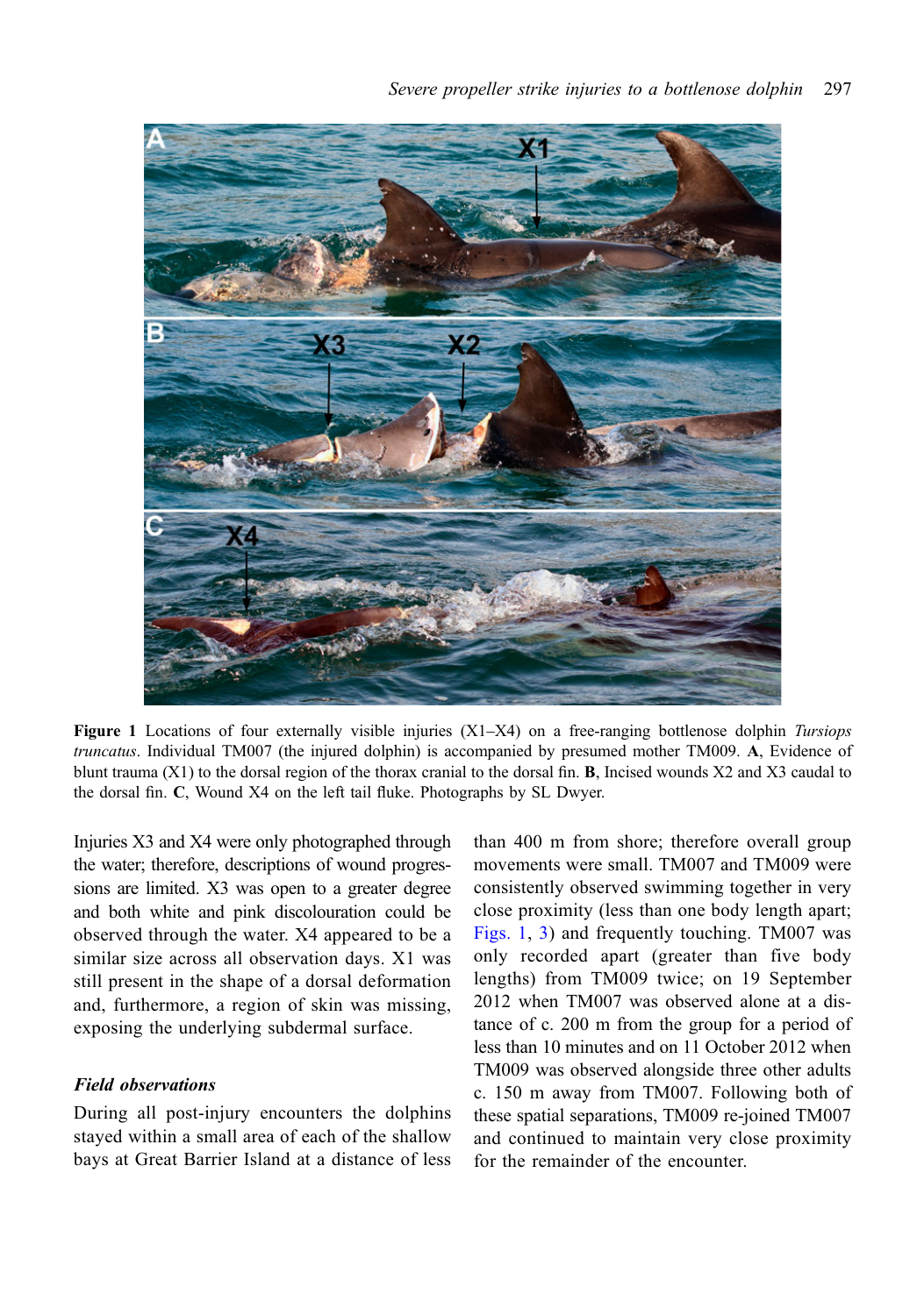<span id="page-5-0"></span>

Figure 2 Progression of wound healing associated with the largest incised wound (X2) located immediately caudal to the dorsal fin. A, Right side aspect on 19 September 2012. B, Left side aspect on 19 September 2012. C, Right side aspect on 11 October 2012. **D**, Left side aspect on 11 October 2012. Photographs by SL Dwyer.

Surfacing behaviour of TM007 appeared nontypical, with hyperflexion of the spine beyond what is normally observed for bottlenose dolphins (Fig. 3). Although swimming appeared inhibited and relatively slow, TM007 could maintain spatial proximity to the group and at least shallow diving was possible. Although no photographic evidence could be obtained, TM007 was further reported

south of Little Barrier Island on 2 October 2012 (T. Wilson, DOC, pers. comm. 2 October 2012) at a minimum distance of 30 km from the Great Barrier Island sightings. Foraging by TM007 was not observed during any of the post-injury encounters.

TM007 was last photographed on 11 October 2012 ([Table 1](#page-3-0)); however, a sighting without pho‐ tographic evidence was reported on 21 October



Figure 3 Surfacing behaviour of individual TM007 alongside presumed mother TM009 on 19 September 2012. Photograph by SL Dwyer.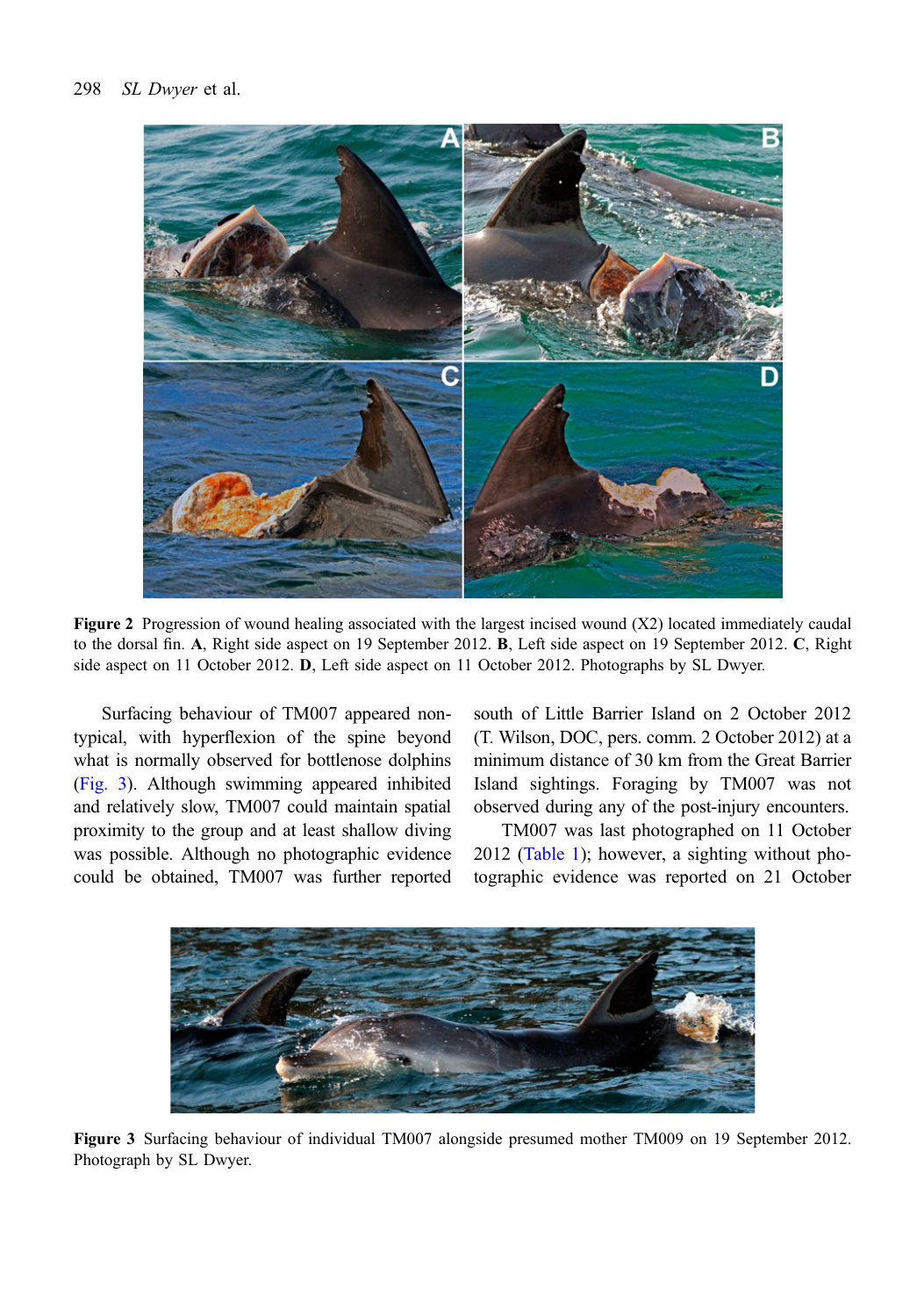2012 (B. Kearney, Chaos Charters, pers. comm. 24 October 2012). On 1 January 2013, TM009 was resighted at Great Barrier Island in an adult only group, where TM007 was not present. On 27 February 2013, TM009 was further photographed off Tauranga (170 km southeast of Great Barrier Island), where again TM007 was not observed ([Table 1\)](#page-3-0). Since a carcass has not been recovered, it cannot be completely ruled out that TM007 is still alive. However, given the historical associations of TM007 and TM009, where neither individual was previously sighted without the other ([Table 1](#page-3-0)), and given that TM009 has since been sighted twice without TM007, we presume that TM007 did not survive the extensive injuries endured.

#### **Discussion**

The wound-healing process in dolphins is often considered remarkable in terms of the severity of wounds that can be survived as well as the speed of recovery (Orams & Deakin [1997;](#page-8-0) Zasloff [2011](#page-9-0)). We present an extreme case of a dolphin with multiple propeller wounds, including a penetration to the bone, where survival was possible for at least 23 days post injury. Considering the severity of the wounds, it was surprising that the injuries were not immediately fatal. It was also remarkable that the animal was still capable of swimming and maintaining group cohesion with conspecifics for at least three weeks post trauma.

Constant irrigation of a wound with salt water has been cited as a possible aid to wound healing (Corkeron et al. [1987\)](#page-8-0), although in this case the flow of water over X2 may have in fact hindered recovery since the force of the water flow would likely have caused the wound to remain open or even gape further as a consequence of the dolphin's movement through the water. This was evident in the degree of skin loss at the wound peripheries. The skin on the cranial edges of the wounds remained intact compared with the skin at the caudal edges of the wounds, which peeled away in the direction of the water flow over the caudal peduncle. Much of the open wound cavity of X2 had filled in with granulation tissue by observation day 23 and therefore appeared to be healing.

While we acknowledge that survival cannot be completely ruled out due to the absence of carcass retrieval, we presume TM007 did not survive the assumed vessel collision injuries in the long term, based on the strong social bond of the motheroffspring pair that was evident over two and a half years of sighting records. Neither individual was sighted separately prior to the vessel collision event and up to the last known sighting record of TM007. A combination of nurturant and succorant behaviour (Caldwell & Caldwell [1966](#page-8-0)) was displayed by TM009 towards TM007 in the form of repeated touching and what appeared at times to be a supporting position of TM007 at the surface. A high level of epimeletic care has been documented for bottlenose dolphins, to the extent of mothers carrying the decomposing remains of their dead calves for extended periods (e.g. Harzen & dos Santos [1992;](#page-8-0) Fertl & Schiro [1994](#page-8-0)). Considering this, and the social bond between a mother and her calf that typically lasts for several years (Wells et al. [1987\)](#page-9-0), we believe TM009 would have unlikely abandoned her injured offspring if still alive. Since the injuries sustained were a combination of blunt and sharp force trauma and not immediately fatal, factors contributing to the presumed death may have included emaciation and/or dehydration, infection at the site of the propeller wounds, internal injuries caused by blunt trauma or a combina-tion thereof (Byard et al. [2012;](#page-8-0) Martinez & Stockin [2013\)](#page-8-0).

Fatal vessel collisions in the Hauraki Gulf region have been reported previously for common dolphins (Delphinus sp.; Martinez & Stockin [2013](#page-8-0)) and Bryde's whales (Balaenoptera brydei; Stockin et al. [2008](#page-8-0); Behrens [2009](#page-8-0)). The probability of fatality for a vessel strike with a large whale has been shown to decrease by reducing the speed of shipping traffic (Vanderlaan & Taggart [2007\)](#page-9-0), and rerouting shipping traffic outside of critical areas is also being proposed to reduce risk (Vanderlaan et al. [2008](#page-9-0); Conn & Silber [2013;](#page-8-0) Redfern et al. [2013\)](#page-8-0). Resolving the problem of odontocete vessel collisions remains challenging for small highly mobile species using neritic waters. Boat speed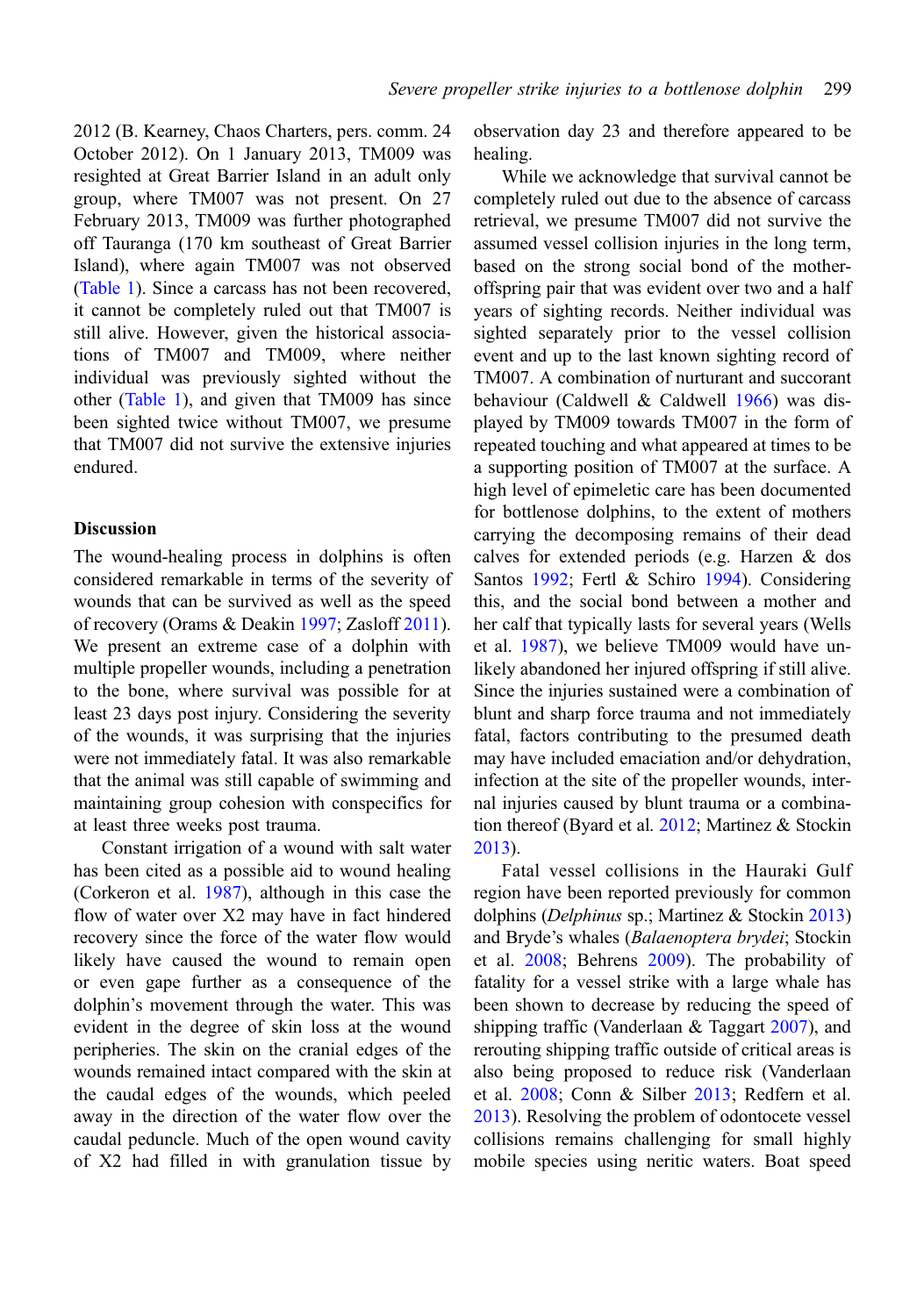<span id="page-7-0"></span>restrictions show evidence for reducing deaths in manatees (*Trichechus* sp.; Laist & Shaw [2006\)](#page-8-0) and crocodilians (Caiman crocodilus; Grant & Lewis [2010](#page-8-0)); however, for species that are not territorial or are widely dispersed this may simply not be practical or enforceable. Another problem is that risk of collision according to vessel type is un‐ known. A study of propeller wounds on manatees (Beck et al. [1982\)](#page-8-0) found that the lengths of the longest incised wounds varied greatly, likely due to variation in the torque of the motor, the position of the manatee in the water and vessel speed. The results of that study suggested larger vessels (over 7.3 m long), mainly powered by inboard engines, were responsible for most of the manatee fatalities attributed to propeller strike. Since the length, spacing and depth of the wounds could not be measured in this study, we cannot draw any conclusions about the type of vessel involved. Furthermore, many small cetaceans may be classified as 'propeller positive', a term used by Visser [\(1999\)](#page-9-0) for describing cetaceans that actively seek out the wash caused by propellers. The use of propeller guards has therefore been suggested as a mitigation measure (Visser [1999](#page-9-0); Van Waerebeek et al. [2007](#page-9-0)). Experiments with loggerhead sea turtles Caretta caretta did not show any significant improvement in animal safety when propeller guards were used (Work et al. [2010\)](#page-9-0); however, their effectiveness is not known for dolphins.

Although legislation (Marine Mammals Protection Regulations [MMPR [1992](#page-8-0)]) is in place regarding the appropriate manner to operate a vessel around marine mammals, it is clear that these rules alone are not sufficient to protect ceta‐ ceans from boat strikes. A number of reported in‐ cidents have shown a peak in vessel collisions at times of the year when recreational vessel traffic is at its maximum (Wells & Scott [1997;](#page-9-0) Martinez & Stockin [2013\)](#page-8-0). In this case, however, the incident occurred at the end of the austral winter when vessel traffic is typically at its lowest. The risks are therefore present year round and increased mitigation efforts at particular times of the year may not be effective.

This case further supports previous evidence that suggests it is unlikely a free-ranging cetacean can survive an injury that has penetrated to the bone. It also demonstrates that such injuries may not be immediately fatal. In view of the ongoing problem of vessel collisions with cetaceans in the Hauraki Gulf and indeed worldwide, we recommend continued evaluation of cases and reporting of incidents. Further discussion and investigations into the mechanisms to reduce the risk of occurrence (e.g. the effectiveness of propeller guards for small cetaceans) are clearly required.

### Acknowledgements

We wish to thank DOC (Auckland and Warkworth Area Offices). Special thanks to the Great Barrier Island local community, in particular the Motu Kaikoura Trust, Great Barrier Island Marine Radio, C. Flinn, A. Jones, B. Kearney, E. Pratt, J. Scarlett, W. Scarlett and M. Tucker. Data logging software was free to use from CyberTracker Conservation (<http://cybertracker.org>). Many thanks to all who assisted in the field, listed in alphabetical order: A. Bartram, D. Braddock, M. Coleing, K. Elliott, A. Fourier, M. Greco, S. Jackson, J. Kes, I. Lado, A Lafuite, E. Martinez, C. Peters, J. Ratcliffe, E. Schneiders, M. van der Linden, I. Visser and L. Wickman. A. Meissner, K. Rankmore and I. Visser provided additional photographs of bottlenose dolphins from Tauranga, the Hauraki Gulf and Whangarei Coast, respectively. SLD is the recipient of a Massey University Institute of Natural and Mathematical Sciences doctoral scholarship. Funding for this project was provided by DOC (Auckland Conservancy), Massey University and Golden Contracting Whangaparaoa. Special thanks are extended to Wendi Roe, Stu Hunter and Brett Gartrell (Institute of Veterinary, Animal and Biomedical Sciences, Massey University) for sharing their opinions on the injuries sustained and for offering comments which improved earlier versions of this manuscript.

#### References

- Andersen MS, Forney KA, Cole TVN, Eagle T, Angliss R, Long K et al. 2007. Differentiating serious and non-serious injury of marine mammals. Report of the Serious Injury Technical Workshop, 10–13 September 2007, Seattle, Washington. NOAA Technical Memorandum, NMFS-OPR−39. 94 p.
- Baker CS, Chilvers BL, Constantine R, DuFresne S, Mattlin RH, van Helden A et al. 2010. Conservation status of New Zealand marine mammals (suborders Cetacea and Pinnipedia), 2009. New Zealand Journal of Marine and Freshwater Research 44: 101–115.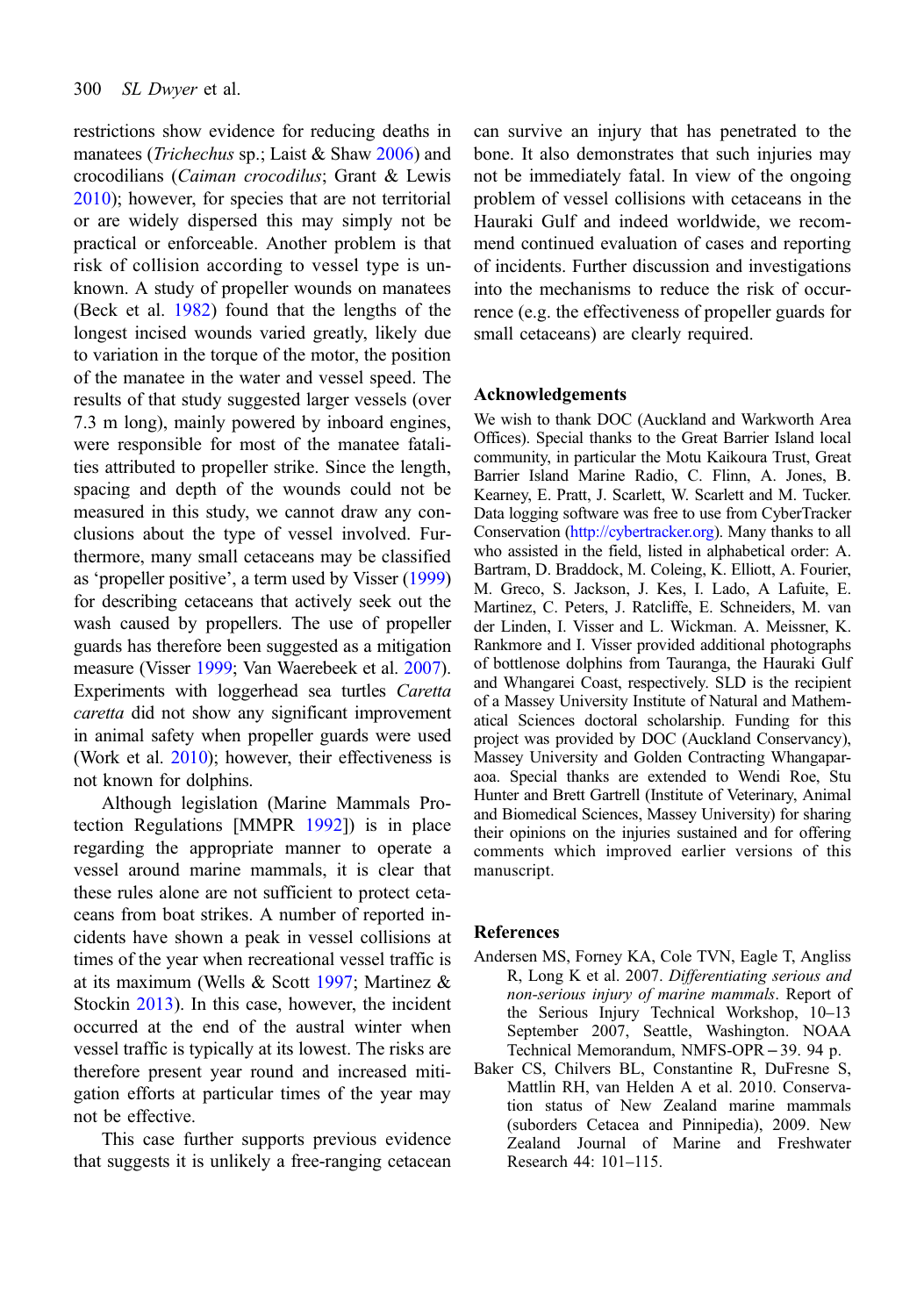- <span id="page-8-0"></span>Beck CA, Bonde RK, Rathbun GB 1982. Analyses of propeller wounds on manatees in Florida. The Journal of Wildlife Management 46: 531–535.
- Behrens S 2009. Bryde's whales (Balaenoptera brydei) in the Hauraki Gulf and the effects of vessel traffic. Unpublished MSc thesis. University of Auckland, Auckland, New Zealand. 97 p.
- Berghan J, Algie KD, Stockin KA, Wiseman N, Constantine R, Tezanos-Pinto G et al. 2008. A pre‐ liminary photo-identification study of bottlenose dolphin (Tursiops truncatus) in Hauraki Gulf, New Zealand. New Zealand Journal of Marine and Freshwater Research 42: 465–472.
- Bloom P, Jager M 1994. The injury and subsequent healing of a serious propeller strike to a wild bottlenose dolphin (Tursiops truncatus) resident in cold waters off the Northumberland coast of England. Aquatic Mammals 20: 59–64.
- Byard RW, Machado A, Woolford L, Boardman W 2013. Symmetry: the key to diagnosing propeller strike injuries in sea mammals. Forensic Science, Medicine, and Pathology 9: 103–105.
- Byard RW, Winskog C, Machado A, Boardman W 2012. The assessment of lethal propeller strike injuries in sea mammals. Journal of Forensic and Legal Medicine 19: 158–161.
- Caldwell MC, Caldwell DK 1966. Epimeletic (care-giving) behaviour in Cetacea. In: Norris KS ed. Whales, dolphins, and porpoises. Los Angeles, University of California Press. Pp. 755–789.
- Calleson CS, Frohlich RK 2007. Slower boat speeds reduce risks to manatees. Endangered Species Research 3: 295–304.
- Conn PB, Silber GK 2013. Vessel speed restrictions reduce risk of collision-related mortality for North Atlantic right whales. Ecosphere 4: 1–15.
- Corkeron PJ, Morris RJ, Bryden MM 1987. A note on healing of large wounds in bottlenose dolphins, Tursiops truncatus. Aquatic Mammals 13: 96–98.
- Currey RJC 2008. Conservation biology of bottlenose dolphins in Fiordland, New Zealand. Unpublished PhD thesis. University of Otago, Dunedin, New Zealand. 207 p.
- Dolman S, Williams-Grey V, Asmutis-Silvia R, Isaac S 2006. Vessel collisions and cetaceans: what happens when they don't miss the boat. A WDCS Science Report, England. 25 p.
- Elwen SH, Leeney RH 2010. Injury and subsequent healing of a propeller strike injury to a Heaviside's dolphin (Cephalorhynchus heavisidii). Aquatic Mammals 36: 382–387.
- Fertl D, Schiro A 1994. Carrying of dead calves by freeranging Texas bottlenose dolphins (Tursiops truncatus). Aquatic Mammals 20: 53–56.
- Grant PBC, Lewis TR 2010. High speed boat traffic: a risk to crocodilian populations. Herpetological Con‐ servation and Biology 5: 456–460.
- Harzen S, dos Santos ME 1992. Three encounters with wild bottlenose dolphins (*Tursiops truncatus*) carrying dead calves. Aquatic Mammals 18: 49–55.
- Hitchmough R, Bull L, Cromarty P 2007. New Zealand threat classification system lists 2005. Wellington, New Zealand, Department of Conservation. 134 p.
- Laist DW, Knowlton AR, Mead JG, Collet AS, Podesta M 2001. Collisions between ships and whales. Marine Mammal Science 17: 35–75.
- Laist DW, Shaw C 2006. Preliminary evidence that boat speed restrictions reduce deaths of Florida manatees. Marine Mammal Science 22: 472–479.
- Lusseau D 2002. The effects of tourism activities on bottlenose dolphins (Tursiops spp.) in Fiordland, New Zealand. Unpublished PhD thesis. University of Otago, Dunedin, New Zealand. 244 p.
- Martinez E, Stockin KA 2013. Blunt trauma observed in a common dolphin Delphinus sp. likely caused by a vessel collision in the Hauraki Gulf, New Zealand. Pacific Conservation Biology 19: 19–27.
- MMPR 1992. Marine Mammals Protection Regulations. Parliamentary Counsel Office. [http://www.legislation.](http://www.legislation.govt.nz/regulation/public/1992/0322/latest/DLM168286.html) [govt.nz/regulation/public/1992/0322/latest/DLM168](http://www.legislation.govt.nz/regulation/public/1992/0322/latest/DLM168286.html) [286.html](http://www.legislation.govt.nz/regulation/public/1992/0322/latest/DLM168286.html) (accessed 19 July 2013).
- Moore MJ, van der Hoop J, Barco SG, Costidis AM, Gulland FM, Jepson PD et al. 2013. Criteria and case definitions for serious injury and death of pinnipeds and cetaceans caused by anthropogenic trauma. Diseases of Aquatic Organisms 103: 229–264.
- Orams MB, Deakin RB 1997. Report on the healing of a large wound in a bottlenose dolphin Tursiops truncatus. In: Hindell M, Kemper C eds. Marine mammal research in the southern hemisphere volume 1: status, ecology and medicine. Chipping Norton, Surrey, UK, Beatty & Sons. Pp. 170–173.
- Redfern JV, McKenna MF, Moore TJ, Calambokidis J, Deangelis ML, Becker EA et al. 2013. Assessing the risk of ships striking large whales in marine spatial planning. Conservation Biology 27: 292–302.
- Stockin KA, Wiseman N, Hartman A, Moffat N, Roe WD 2008. Use of radiography to determine age class and assist with the post-mortem diagnosis of a Bryde's whale (Balaenoptera brydei). New Zealand Journal of Marine and Freshwater Research 42: 307–313.
- Stone GS, Yoshinaga A 2000. Hector's dolphin Cephalorhynchus hectori calf mortalities may indicate new risks from boat traffic and habituation. Pacific Con‐ servation Biology 6: 162–170.